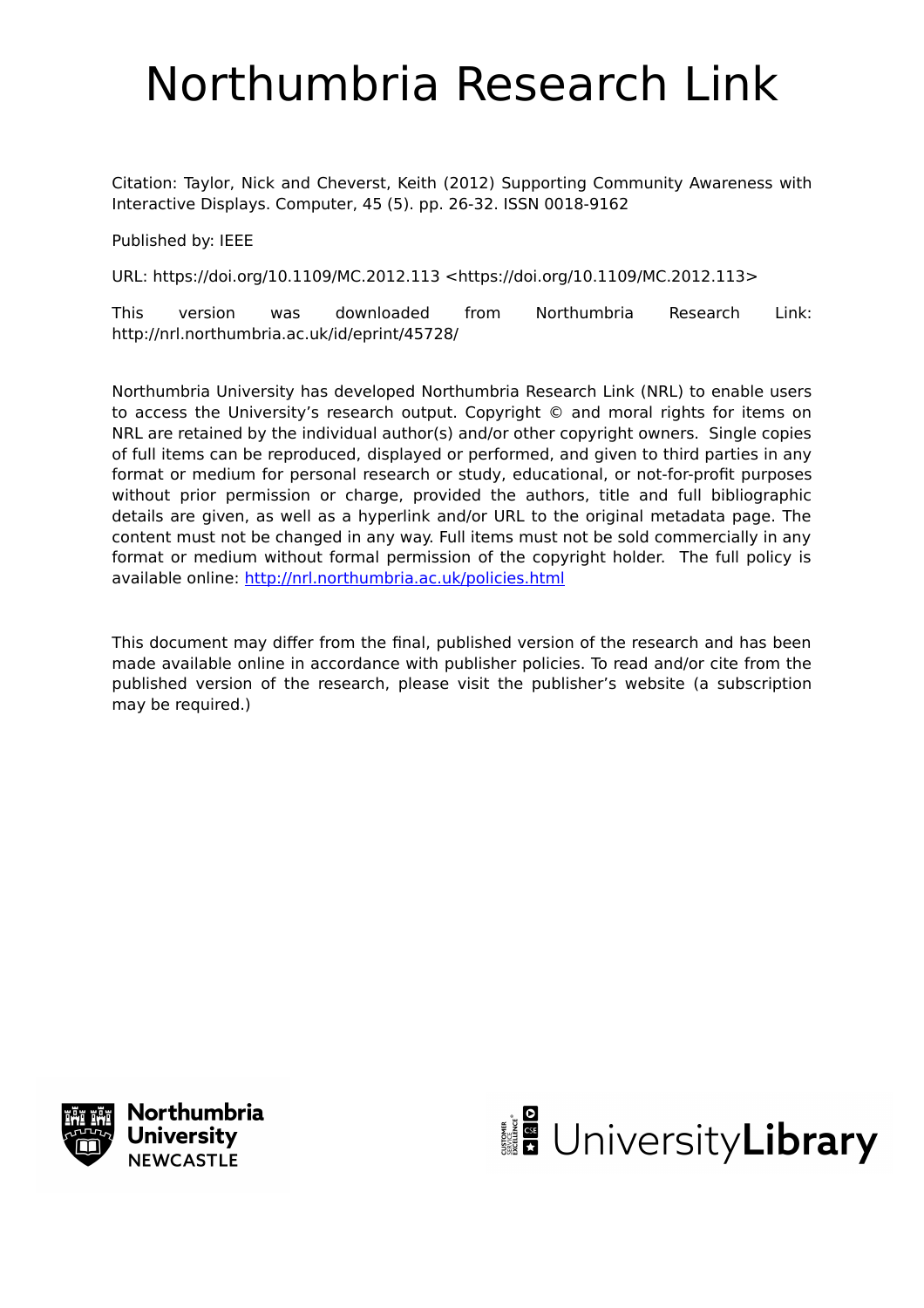**Author's pre-print**. Note that the article was heavily edited prior to publication. Access the final version where possible: Taylor, N. and Cheverst, K. Supporting Community Awareness with Interactive Displays. *IEEE Computer* 45(5), 26–32. http://dx.doi.org/10.1109/MC.2012.113

# **Supporting Community Awareness with Interactive Displays**

### **Nick Taylor**

Culture Lab, School of Computing Science, Newcastle University, UK nick.taylor@newcastle.ac.uk

# **Keith Cheverst**

School of Computing and Communications, Lancaster University, UK k.cheverst@lancaster.ac.uk

**Abstract** Interactive displays in public spaces have significant potential to support communities by promoting awareness of others and sharing content that is of mutual interest to community members. In this article, we survey the use of interactive displays in communities, focusing on the long-term deployment of a photo display and digital noticeboard in a rural village. Over several years, this deployment highlighted how displays can support awareness, local history, visitors and newcomers.

**Keywords** situated displays, interactive displays, community, rural, awareness.

Public displays of information already play a large role in community life: road signs, bus timetables and noticeboards of advertisements and upcoming events are plentiful in most towns and villages. Although large, usually non-interactive, digital displays have made significant headway into the commercial advertising market in recent years, there has been far less proliferation of display technologies into other domains. These include the plethora of smaller, grassroots or ad-hoc noticeboards that allow community members to share information and promote awareness of activities within the community. This is despite many potential advantages that technology might provide to these displays, such as interaction with mobile devices or social networking, for example, or larger collections of 'smarter' content that can be browsed at will or displayed when most relevant.

Research into the use of interactive displays in community contexts has already begun to explore this potential by investigating behaviors, content and interaction techniques that can be utilized in this domain. In this article, we survey the use of interactive community displays and draw on our own experiences in exploring the use of a

rural community display across a period of over four years to highlight a number of roles that interactive displays can play in community life.

## **WORKPLACE COMMUNITIES**

We can trace the use of interactive displays in communities back to the very beginnings of ubiquitous computing, where much of the initial research was carried out in researchers' own workplaces. While these displays were most commonly used as large workspaces for both collocated and remote collaboration, technologies such as Portholes [1], where video streams were left running to provide a window into colleagues' offices, demonstrated that productivity-oriented technologies could equally-well support workplace activity in more subtle ways. Notions of 'awareness' of what is happening in a shared environment have subsequently been a key factor in Computer Supported Cooperative Work research and wider research relating to communities. Supporting awareness has proved to be a task to which interactive displays are particularly well-suited, due to their ability to provide peripheral awareness and casual sharing of information.

Some of the earliest amongst these workplace displays were CommunityWall [2] and the Plasma Poster Network [3], which both allowed users to share content with their colleagues, such as web pages or conference papers and promote a "serendipitous form of information discovery" [2] that augmented the traditional noticeboard experience. Various other projects have used this noticeboard analogy, including the Notification Collage [4] and GroupCast [5]. These projects noted the impact of location on the displays, both in terms of levels of interaction—which were typically higher in social venues and where potential users would spend time rather than simply pass by—and the type of content that was popular and deemed appropriate. This highlights the situated nature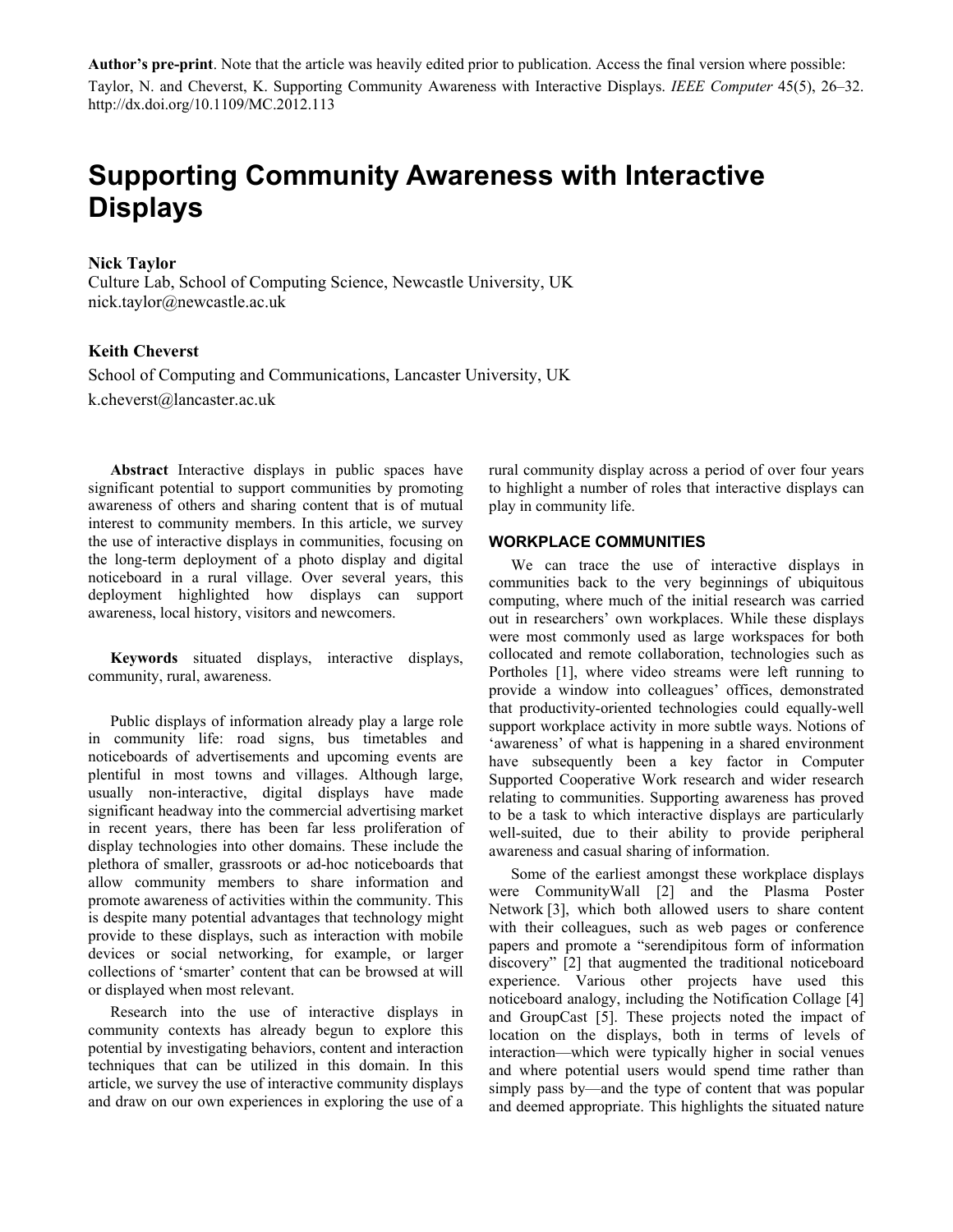of these technologies, meaning that interactions with the display are influenced by both the spatial and social context of the installation.

# **NEIGHBORHOOD DISPLAYS**

As social technologies demonstrated potential in the workplace, they were also demonstrating their potential in local communities and neighborhoods. Long before social networking gained popularity, community networks [6] had been envisioned as online augmentations of existing communities that could act as an additional information resource and channel of communication. Perhaps the best known amongst these was the Blacksburg Electronic Village, an attempt to provide online community resources to a small town using a web-based portal. This allowed anybody in Blacksburg to create pages with the aim of increasing "access to and participation in community life" [7]. Despite success with this system, there are issues surrounding the use of the web to support communities. Even today, a digital divide exists between those capable of easily accessing the web and the considerable segment of society that are not. More critically, use of the web generally requires that users actively seek out information and does not easily allow the type of peripheral awareness that had made workplace displays successful. As a result of this, research into community technologies has often looked to install interactive displays in public spaces. For example, interactive displays were one element of Campiello [8], a system designed for use in areas of Venice overwhelmed by tourism to make both tourists and locals more aware of the community's identity. Café environments have also proven to be a popular setting for neighborhood community displays, including EyeCanvas [3] and CoCollage [9]. EyeCanvas was installed in a San Francisco café/art gallery that allowed the venue to advertise upcoming events and showcase the work of local artists, while allowing customers to communicate using spontaneous 'scribbled' notes. CoCollage displayed a selection of photos determined by the customers currently in the room, aiming to counteract the effect of laptops and wireless networks that have caused these venues to become less sociable. Elsewhere, Nnub [10], a noticeboard-like appliance deployed in a suburban shop in Brisbane, aimed to provide a central repository of community information, while Big Board [11], deployed in a South African community learning center, explored the potential for interactive displays in developing countries where literacy and access to technology are much lower, exacerbating the disadvantages of web-based solutions.

Common amongst these neighborhood displays is their placement in a community hub, such as a café or local shop. These venues, 'third places' separate from the home and work life that constitute the "core settings of informal public life" [12], offer an attractive location for any community display. They may be frequented by many

# **THE CASIDE PROJECT**

Our own interactive display deployments formed part of the CASIDE project, which explored the use of interactive displays for coordination and community. The core aspect of this project was *Hermes* [1], a constellation of small interactive 'door' displays situated outside offices within Lancaster University's Computing Department that supported the sharing of awareness information. Users of this system responded particularly well to being able to share photos on their displays, which led to the development of the *Hermes Photo Display* as a single central display to allow the owners of displays to share these photos with colleagues and visitors. The project subsequently investigated how related displays might be used to support a climbing community, intimacy between distant family members and indoor navigation. The project's final deployments, described in this article, took place in Wray, initially as a photo display similar to the Hermes Photo Display [2], which subsequently expanded through close work with the community into a digital noticeboard that remains in use today [3].

- 1. K. Cheverst *et al.*, "Exploring awareness related messaging through two situated-display-based systems," *Hum. Comput. Interact.*, vol. 22, no. 1–2. pp. 173–220, Jun. 2007.
- 2. N. Taylor *et al.*, "Probing communities: study of a village photo display," in *Proc. 19th Australasian Conference on Computer-Human Interaction*, Adelaide, 2007, pp. 17–24.
- 3. N. Taylor and K. Cheverst, "Rural communities and pervasive advertising," in *Pervasive Advertising*, J. Müller et al., Eds. London: Springer, 2012, pp. 269–286.

members of the community who are accustomed to socializing and taking part in community activities there, in addition to spending time rather than just passing through.

# **INTERACTIVE DISPLAYS IN WRAY**

Our own research has concentrated on rural communities, with the broad goals of exploring the roles that interactive displays might play in rural areas, issues surrounding such deployments and methods of working and designing with communities. To investigate this, we have undertaken a long-term exploratory project in Wray, a small rural village in North West England with a population of approximately 500 people located twelve miles from Lancaster University's campus (Figure 1). In recent years, Wray has acted as a testbed for computing projects, starting with the installation of a wireless mesh network across the entire village, which had previously been limited to dial-up Internet access. This had generated considerable goodwill towards the university and made the village an ideal deployment location. A local technology enthusiast agreed to act as a 'champion' in the community and work with us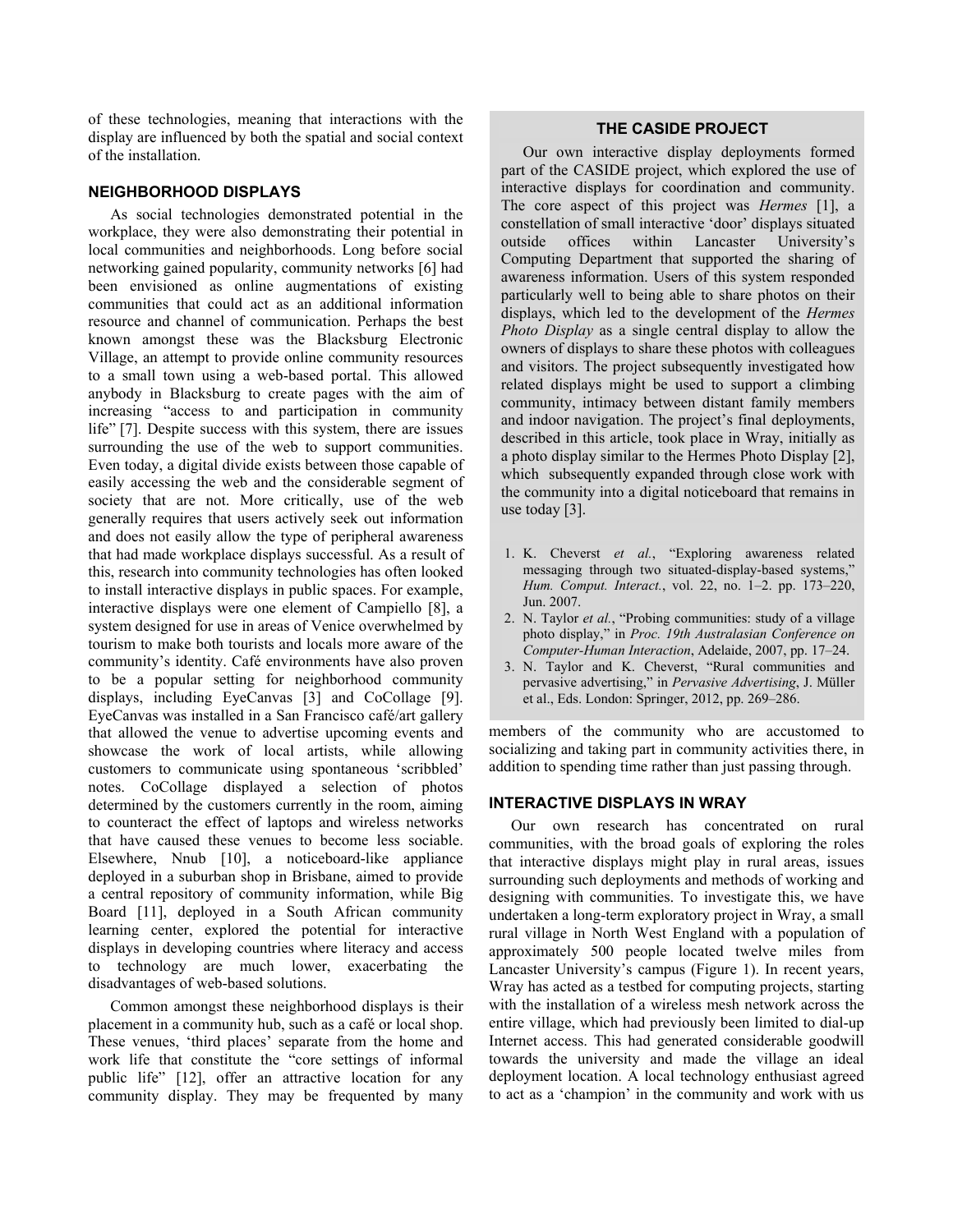

**Figure 1. Wray during the annual village fair.** 

to deploy technologies and organize meetings with other residents.

Wray boasts a strong community spirit, exemplified by the annual week-long Scarecrow Festival, when many residents build and exhibit scarecrows outside their homes based on a common theme. This leads up to Wray Fair, an annual village fête, including live entertainment, a parade of giant scarecrows, fairground rides and craft stalls showcasing local businesses, which is attended by thousands of visitors from across the region. Social facilities in the village where interactive displays might reasonably by deployed include a village hall, two pubs, a small shop and a café, most of which play a central role in community activities.

### **The Wray Photo Display**

The first *Wray Photo Display* was deployed in Wray's village hall in August 2006 as a means of demonstrating interactive displays to residents and exploring how they might support the community. The first display was an extremely simple but reliable prototype: a touchscreen display connected to a concealed computer showed pages of ten thumbnail photos and users could move back and forward through the photo collection using on-screen controls. Photos could be transferred to and from the display using Bluetooth file transfers from mobile phones. This display was initially installed in the village hall, where a comments book was left for residents and visitors to write feedback. To provide some initial content, the display was seeded with photos from that year's scarecrow festival taken by one of the authors.

As intended, this simple deployment elicited a wide range of feedback through the comments book and via our champion. Many of the comments were very positive, referring to the ability to provide an overview of recent events ("I missed the last couple of days of Scarecrow Festival and this gives me the opportunity to see some of the activities and scarecrows I missed", "great way of catching up with what has gone on in the village recently and in the past year"). Other comments related to types of content that they would like to see, particularly historical photos of the village, or functionality suggestions and issues with the prototype. Chief amongst these was discomfort with Bluetooth as a method of transferring content. Instead, a web application was suggested as an alternative method of upload. While the lack of peripheral awareness meant the web was not necessarily the most appropriate tool for distributing this community content, there was a clear role for it as a secondary means of interacting with the display. Early feedback and discussion also led to the addition of categorization, the ability to view photos at a larger size and the ability to play videos.

After a web application for uploading and downloading photos from the display was added, the collection of photos expanded rapidly. Most prominent amongst these were historical photos of Wray, covering a wide variety of time periods: the oldest photos dated from the early 20th Century, while others were only decades old. Many of these related to a flash flood that had swept through the village in 1967, destroying several buildings. Photos were uploaded depicting the damage wrought by the flood, as well as images of the village as it existed beforehand. These had previously existed only in private photo collections and were scanned for the explicit purpose of uploading them to the display, bringing these images to the public for the first time.

### **Iterative Development**

After this initial period of research, the display was moved from the village hall to the local village shop in October 2007 (Figure 2). The shop was visited frequently by a large proportion of the population, but it was also a location where many members of the community met, discussed local issues and accessed information through noticeboards and conversation. Based on the findings of prior research discussed above, this was a location that was highly suitable for display deployments, and our own logs showed five times the level of interaction in the month following the move compared to the month before.

With the display in place, it continued to act as a probe to learn about the community and villagers' use of the display, collecting community-generated content and logging all interaction. This allowed us to identify types of content that were popular in the village and approximate patterns of usage. To gain a deeper understanding beyond this data, we continued to meet with residents at regular intervals to discuss their thoughts about the display, how it was being used by the community and how they would like to see it improved. We also regularly attended community events, such as the annual village fair, where we would deploy a duplicate display mirroring the shop display's content. This gave us an opportunity to see the display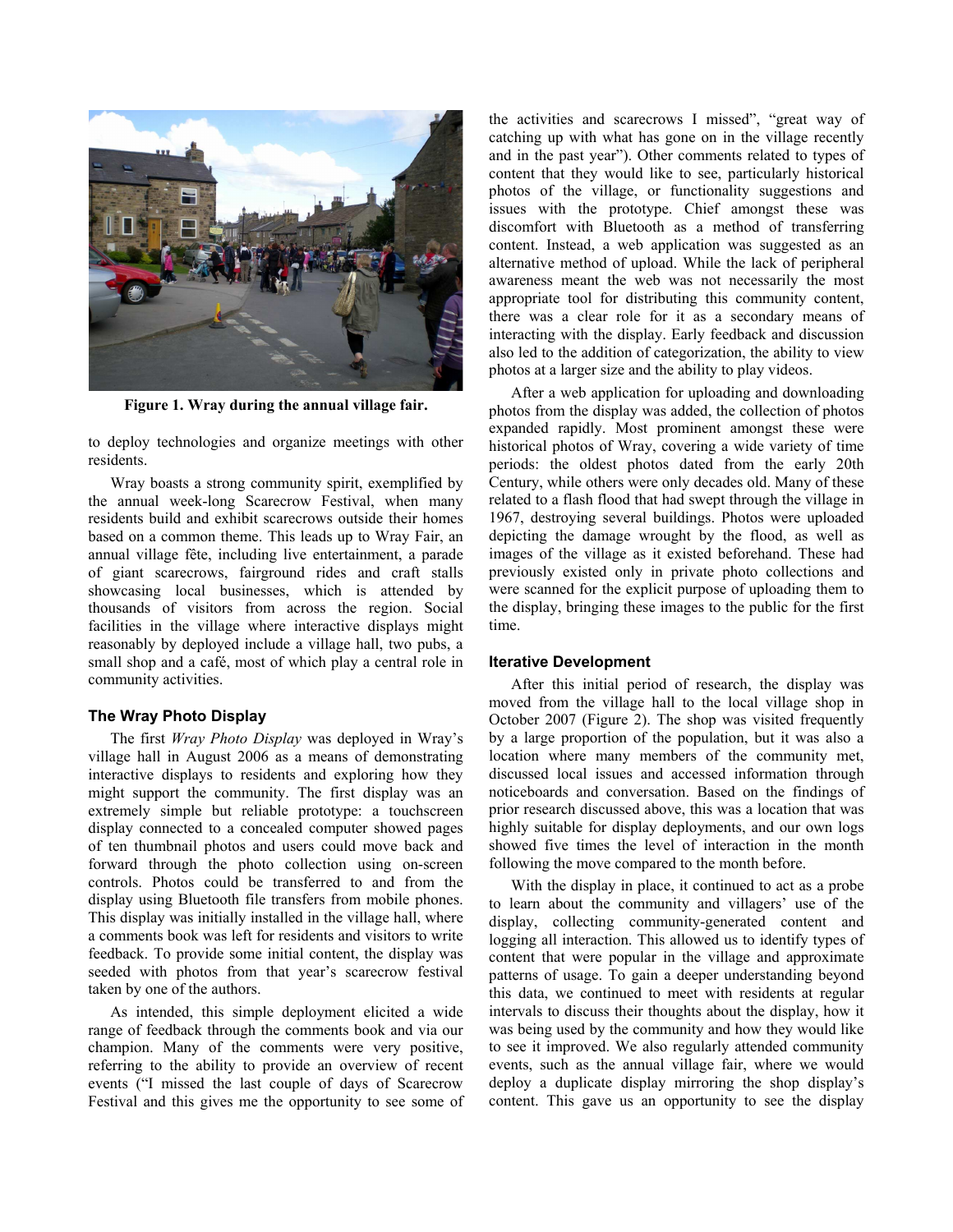

**Figure 2. The Wray Photo Display in the village shop.** 

being used by a large number of people over a short period, which was otherwise made difficult by the long-term realworld deployment location. These discussions and observations led to the user interface being redesigned and the addition of a variety of new features that had not been present in the original display, including the ability to leave comments using an on-screen keyboard, or to send an image to a friend by email as a digital 'postcard'.

Between 2006 and 2009, the photo collection continued to grow to encompass approximately 1,500 images covering all aspects of village life. In addition to the historical photos that had been prevalent at the beginning of the deployment, residents also uploaded hundreds of contemporary photos of the village, typically showing significant community-centered events. These included annual events, including photos of every scarecrow displayed in the village, and irregular events, such as day trips, snow storms and weddings. After the addition of commenting features, this was often used to post additional information about the photos, particularly identifying the people pictured. Our logs over this period showed approximately 3,300 sessions of interaction with the display and almost 14,000 individual photo views, demonstrating steady levels of use across the entire length of the study.

# **WrayDisplay Noticeboard**

From its inception, the Wray Photo Display had always been intended to expose residents in the village to interactive display technology and explore what roles such displays might play there. While many of our findings had related to the act of sharing photos with the community, residents had also expressed interest in other functionality that extended beyond the scope of a photo display. Residents regularly talked about the potential for the display to act as a noticeboard for local advertisements, such as upcoming events, or as a digital version of the village newsletter ("can it be extended into an on-screen

# **WORKING WITH COMMUNITIES**

Designing community displays requires knowledge of the deployment environment and input from community members. To quickly gain an early insight into life in the village, we used *cultural probe packs* [1], consisting of diaries, scrapbooks and instant cameras, that residents could use to record their thoughts and experiences over a period of several weeks. These packs were then discussed in a group meeting to inspire designs. The initial photo display deployment was designed to act as a *technology probe* [2]: a very simple prototype intended to demonstrate an unfamiliar technology, inspire feedback and ideas, and learn about the target environment. Finally, we made extensive use of our 'champion' as a *human access point* [3], who was both a member of the community and an avid technology user. Our champion could act as a bridge between researchers and residents, while also supporting prototype technologies that were deployed in the field. Underlying all these methods was an ongoing effort to build a relationship with residents through regular meetings and attendance at community events.

- 1. B. Gaver *et al.*, "Cultural probes," *interactions*, vol. 6, no. 1, pp. 21–29, Jan. 1999.
- 2. H. Hutchinson *et al.*, "Technology probes: inspiring design for and with families," in *Proc. SIGCHI Conference on Human Factors in Computing Systems*, Fort Lauderdale, FL, 2003, pp. 18–24.
- 3. G. Marsden *et al.*, "People are people, but technology is not technology," *Phil. Trans. R. Soc. A*, vol. 366, no. 1881, pp. 3795–3804, Oct. 2008.

version of Wrayly Mail or village noticeboard?"). In focus groups exploring the potential for these features, residents identified a number of issues with existing noticeboards, such as cluttered and outdated content, which resonate with similar problems identified in workplace noticeboards during the development of the Plasma Poster Network. Other issues were raised with the village newsletter, particularly its lack of immediacy and visibility. For example, a consultation that had been advertised in the previous month's newsletter had been forgotten by residents by the time the event occurred.

In light of this feedback, the display was extensively redeveloped in 2010 to integrate noticeboard-style content with the existing photograph collection. During this process, design exercises with residents revealed that while residents valued the photo collection, local notices and very recent photos were seen as more appropriate content to be displayed by default—current and relevant information that passersby might not already be aware of, rather than older content that they might already have seen. The revised *WrayDisplay* allowed residents to post advertisements and event listings by providing a title and message with an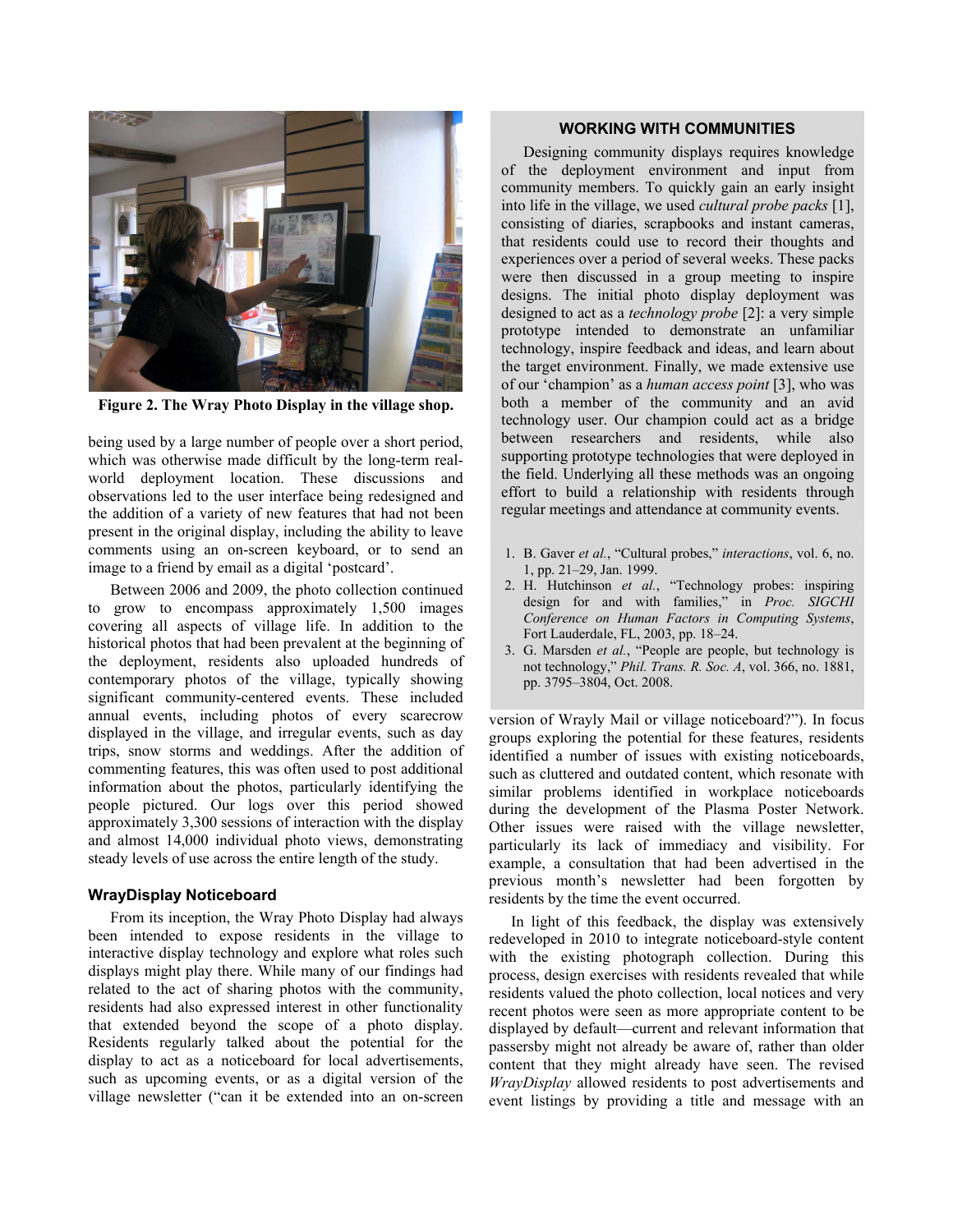optional image. Users could also specify the dates between which the advert should be displayed as well as a 'reminder' date when the entry would receive renewed prominence. The majority of the screen was devoted to this content, favoring new content and content close to its 'reminder' date, while a single strip of photos along the bottom of the screen showed the most recent uploads. For the first time, a second display mirroring the same content was also deployed in the village café.

Use of the noticeboard functionality was initially slow by comparison to the uptake of the first photo display, with the majority of the notices taking the form of event listings copied directly from the existing village newsletter by our champion. Based on early confusion over what types of content could be posted, the notices were split into two sections for events and adverts. This had the intended effect of stimulating more varied postings, while also creating a village calendar, a feature that had actually been suggested during design workshops. Typical examples of notices posted on the display were upcoming fundraising events or public meetings, items for sale locally and services provided by residents. One resident in particular made extensive use of the display to advertise her jewellery business, while others had success selling small unwanted goods and the proprietors of both deployment locations posted their own adverts. In the café, which was primarily used by visitors from outside Wray, the display took on a different role by advertising and acting as a showpiece for the entire village.

# **ROLES FOR INTERACTIVE DISPLAYS IN COMMUNITIES**

Throughout our research in Wray and previous research literature on interactive displays, a number of roles have emerged that utilize the affordances of interactive displays. Foremost amongst these is the awareness of recent activity and upcoming events in the community that is provided by the very visible nature of public interactive displays when situated in regularly-trafficked areas. Our research also highlighted the ability to act as a repository for community history that is easily accessible and can act as a catalyst to promote content sharing behavior. These functions are useful not only to existing members of the community, but also to new residents and visitors who may wish to gain an insight into life in the village.

### **Awareness**

By viewing photos on the display, residents were able to see recent village events whether they were present at the event or not, maintaining awareness of events and activities that are important to the community. For those who were present, this content further allows reminiscence about activities that they were a part of and, furthermore, the public nature of the display means this can be a shared, collaborative experience. We observed numerous examples

of this occurring, where two or more residents would spend considerable lengths of time discussing and reminiscing around the display. This very much reflected results from previous display research in workplaces, where displays promoted awareness of both the people in the community and the things that define that community and bind them together. In the longer term, the photos build an ongoing record of activities in the village: one resident described this process as creating a "living history" of Wray. These are important activities in building and strengthening ties within the community.

Where photos provide a flavour of recent events in the community, notices and advertisements provide awareness of events and other activities that will occur in the future that residents may still choose to participate in, as well as goods and services currently available in the local area. Unlike photo sharing, which had not previously been wellsupported in Wray, the posting of notices and advertisements was already common on a variety of noticeboards, a regular newsletter and the village website. Because of this, WrayDisplay did not serve to inspire this type of activity, but instead augmented it, providing additional channels for those who wished to utilise them without interfering with existing sources of information and increasing the visibility of content that might normally have been obscured. For example, content copied from the newsletter was displayed prominently in a public space rather than as a small text item in a newsletter, while notices that might otherwise have been placed on a traditional noticeboard benefited from being automatically cleared as notices expired to increase the visibility of those that remained.

### **History**

A shared history is one of the defining components of a community, representing the events that have bound them together. Photographic records can therefore potentially play an important part in preserving the history of communities and yet, while large collections of historical images and newspaper clippings appeared to exist in private collections in Wray (e.g. Figure 3), only a small number of these that were displayed in the village hall or local pub were available to all residents. The addition of the Photo Display to the community provided a prompt for residents possessing these collections to make them public, which several have done enthusiastically.

Although existing online photo album services could certainly have provided a solution to these issues, these are not without their own problems—such as being difficult for novice users—and no such usage appeared to exist prior to the Photo Display's deployment. It was not until after deployment that the owners of these collections began to upload them for the rest of the community to see, in response to early requests for such content written in the comments book by fellow residents. The very public nature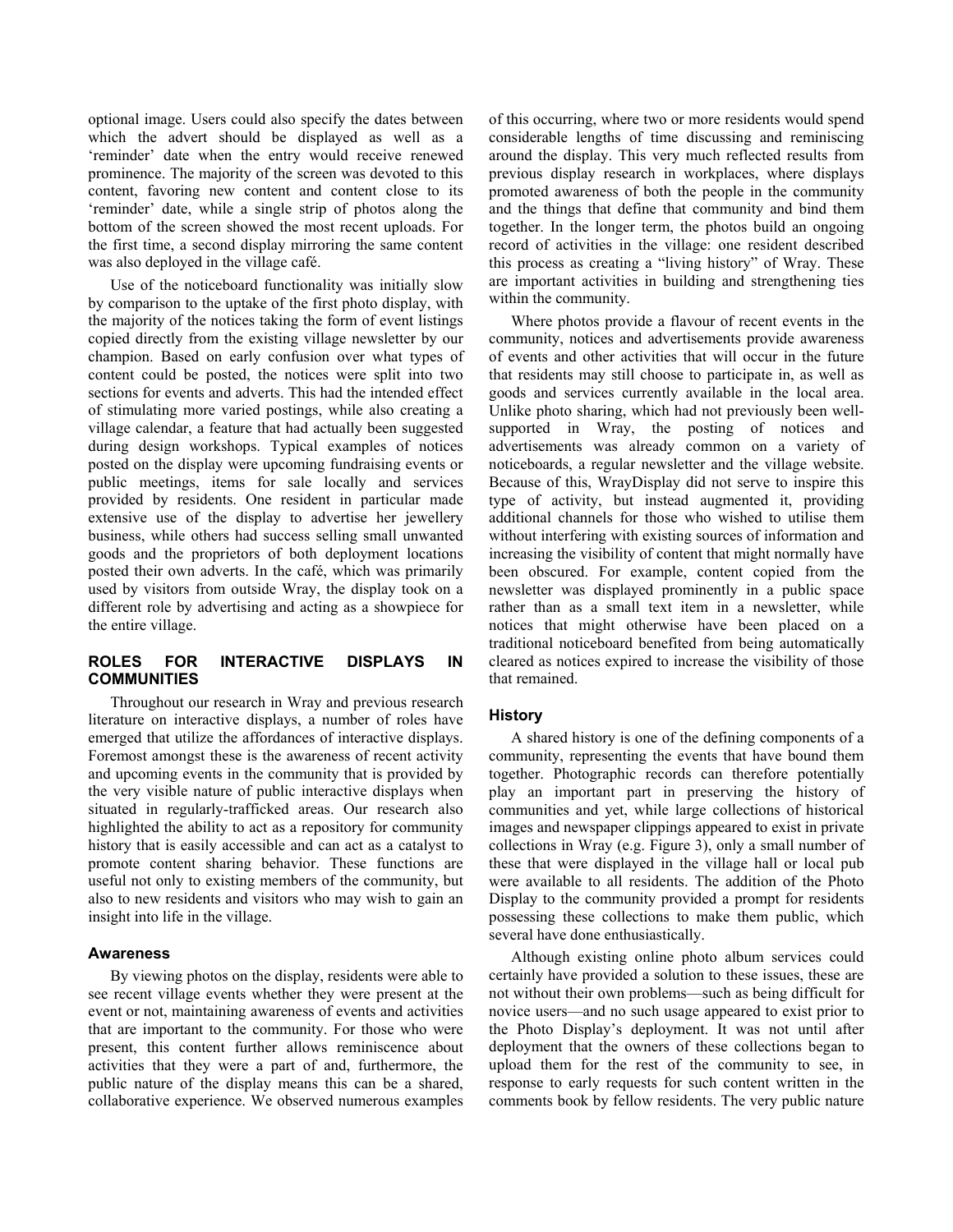

**Figure 3. An example of a historical photo posted to the display.** 

of the display and its salience, visible to residents during their day-to-day lives and in spaces associated with the community, also appeared to invite use, while online albums are typically not encountered unless the user is intentionally seeking that information. In many cases, residents who have not searched for it or who are unfamiliar with the technology might not be aware that such online resources even exist. Alternatively, the display could be seen to provide a novelty factor that is otherwise missing, making the sharing of photos an exciting and interesting activity. The presence of the display also inspired subsequent use of online services, when content that had originally been scanned and collated for the expressed purpose of uploading it to the display was repurposed and posted online. As with other photo sharing behaviors that emerged, the fact that this did not happen until the display was deployed suggests that it acted as a catalyst to inspire online photo sharing where there was clearly a desire for it, but no previous attempt to make it possible.

When being browsed, these photos served a number of roles: for example, photos of the village flood served partly as a memorial of a significant and traumatic event that occurred within living memory of many older residents, but also as a means of educating the village's children about Wray's history, seeing use for research by local

schoolchildren. Many of the photos were portraits or group photos and residents using the display would often try to identify both ancestors and images of living residents when they were younger. Many photos simply showed buildings or street scenes, which users would often attempt to reconcile with the modern village—a task made more difficult due to the number of buildings destroyed by the flood.

# **Visitors and Newcomers**

In addition to supporting existing residents, the display's content serves to support those who are not familiar with the community, but who might wish to gain an insight into the village or develop stronger ties to the community—namely visitors and new residents. As an idyllic country spot within reasonable distance of an urban area and close to two national parks, Wray naturally sees a number of visitors passing through, and many suggestions were made relating to content for these visitors, such as maps and guided walks. During the lifetime of the deployment, our champion reported that a number of visitors had stopped to spend time browsing the display's content in the shop, some of whom had previously lived in the village themselves or had family members who had once lived there.

From this role, it follows that the display might also support new residents who have moved into the community. Like visitors, new residents might want to learn more about the village and attain a sense of what Wray is 'about', including learning about its history, or about recent and upcoming events, all of which are served by photos and notices on the display. This is reminiscent of the role that Campiello played in Venice by making visitors aware of the area's heritage. In this sense, the display might serve as a starting point for new residents hoping to gain a foothold in the village. Various comments from residents in meetings and the comments book, including one resident who was relatively new to the village himself, suggested that they felt the display was capable of fulfilling this role, and the shop was suggested by participants as a location in the village where new residents might ask for advice or information, largely due to the shop being the facility that they are most likely to use after moving in.

Clearly, looking at photos and notices on a display is no substitute for actually becoming involved in community events and talking to other community members, but the display certainly demonstrated the ability to act as a conversation starter, helping to bring residents old and new together over content that is of mutual interest, acting as a gateway into the community. This was observed first-hand at one village event, where a new resident and old resident discussed the village's history while searching for photos of the new resident's house. In this instance, the display served the dual purposes of introducing two strangers and